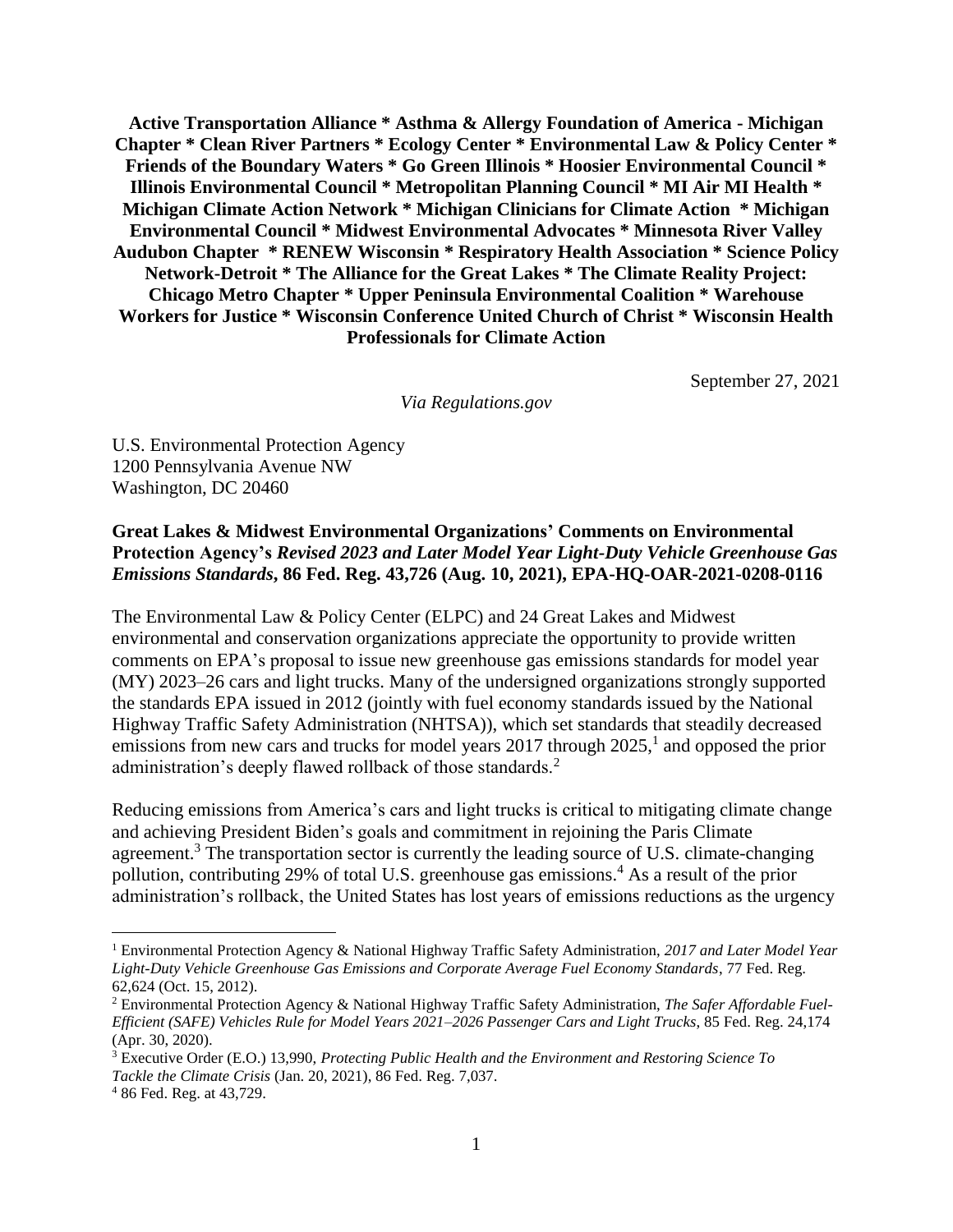for action on climate change mounts daily. EPA must act urgently now to achieve emissions reductions.

### **The climate crisis currently playing out across the country and the world demands urgent, strong action.**

Section 202 of the Clean Air Act requires the EPA to issue regulations to control motor vehicle emissions that "in [the Administrator's] judgment cause, or contribute to, air pollution which may reasonably be anticipated to endanger public health or welfare." 42 U.S.C. 7521(a)(1). As the proposed rule notes, EPA made a finding in 2009 that greenhouse gas emissions "may reasonably be anticipated to endanger the public health and welfare of current and future generations."<sup>5</sup> EPA therefore has a statutory duty to address these climate-changing, health-andwelfare-endangering emissions, and must issue vehicle emission standards that match the urgency of the crisis.

The sixth assessment report recently issued by the United Nations' Intergovernmental Panel on Climate Change makes clear both climate change's human causes and its devastating impacts.<sup>6</sup> The report notes that human influence has warmed the climate at a rate that is unprecedented in at least the last 2,000 years.<sup>7</sup> Climate change is already affecting every inhabited region across the globe, with central and eastern North America experiencing increased heavy precipitation and western North America experiencing increases in extreme heat and drought.<sup>8</sup>

The undersigned organizations are specifically concerned about the threat climate change poses to the Midwest and the Great Lakes. The region is home to 61 million people and to the auto industry; it is also a significant engine for agriculture. Temperatures in the Midwest are rising due to climate change. Warmer temperatures impact public health with increased frequency of deadly heat waves and worsening air quality.<sup>9</sup>

In 2019, ELPC sponsored a report by leading Midwest climate scientists that detailed the impacts of climate change on the Great Lakes region. <sup>10</sup> Climate change threatens the Great Lakes ecosystem, fresh water supplies, and the economies that depend on them. The Great Lakes are an international gem with enormous ecological, cultural, and economic value.

The Great Lakes are the largest freshwater ecosystem on earth, containing 21% of the world's

 $\overline{a}$ 

<sup>5</sup> 86 Fed. Reg. at 43,778 (quoting Environmental Protection Agency, *Endangerment and Cause or Contribute Findings for Greenhouse Gases Under Section 202(a) of the Clean Air Act,* 74 Fed. Reg. 66,496, 66,523 (Dec. 15, 2009)).

<sup>6</sup> IPCC, *Climate Change 2021: The Physical Science Basis. Contribution of Working Group I to the Sixth Assessment Report of the Intergovernmental Panel on Climate Change* (Aug. 2021)*,*  https://www.ipcc.ch/report/ar6/wg1/#FullReport.

<sup>7</sup> IPCC, 2021: Summary for Policymakers at SPM-7. In: *Climate Change 2021: The Physical Science Basis. Contribution of Working Group I to the Sixth Assessment Report of the Intergovernmental Panel on Climate Change.*

<sup>8</sup> *Id.* at SPM-12.

<sup>9</sup> *Climate Impacts in the Midwest*, City of Chicago, https://climatechange.chicago.gov/climate-impacts/climateimpacts-midwest.

<sup>10</sup> *An Assessment of the Impacts of Climate Change on the Great Lakes* (June 2019), https://elpc.org/wpcontent/uploads/2020/04/2019-ELPCPublication-Great-Lakes-Climate-Change-Report.pdf.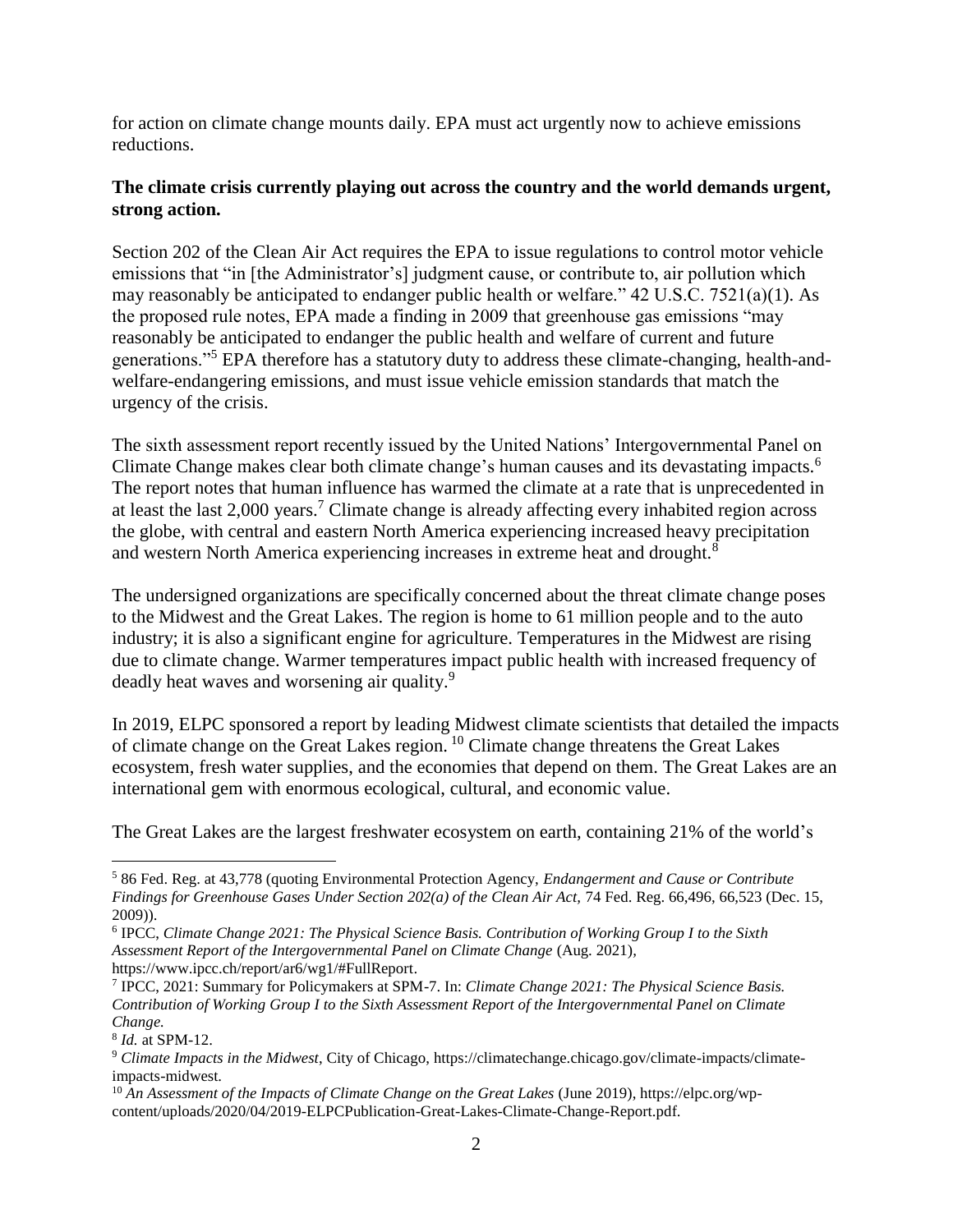freshwater supply and providing drinking water for over 42 million people.<sup>11</sup> The available water supply helps to drive the regional economy.<sup>12</sup> Commercial and recreational fishing, alone, in the Great Lakes injects over \$5 billion into the economies of the surrounding states.<sup>13</sup>

The changing climate brings increased storm intensity, changes to water temperatures, flooding, runoff, and algal growth—all presenting a significant and increasing threat to the Great Lakes. Costly weather-related disasters, like the recent devastating flooding in Detroit, have been linked to climate change. $^{14}$ 

EPA must do all it can to avert the worst impacts of the climate crisis.

# **EPA must issue strong, technology-forcing standards for cars and light trucks to slash U.S. climate pollution.**

EPA itself notes that "[a]ddressing the climate crisis will require substantial reductions in GHG emissions from the transportation sector" and that we are in a "pivotal moment."<sup>15</sup> The climate crisis should leave no doubt that EPA should go beyond its proposed emissions standards. EPA must adopt its more stringent Alternative 2, which adopts the same stringency as 2012 standards in MY 2023–2025 and extends the same level of stringency to MY 2026.<sup>16</sup> EPA should also adopt the 10 g/mi greater stringency for MY 2026 on which the agency requested comments.<sup>17</sup>

Because Alternative 2 is feasible, there is no reason for EPA not to adopt this alternative that achieves larger, urgently-needed climate benefits and greater consumer benefits. According to EPA's analysis, Alternative 2 will result in greater net benefits than the proposed standards, including lower tail pipe carbon dioxide emissions, reduced upstream greenhouse gas emissions,<sup>18</sup> increased consumer savings, and other benefits.<sup>19</sup>

The Clean Air Act provides that EPA's vehicle emission standards "shall take effect after such period as the Administrator finds necessary to permit the development and application of the requisite technology, giving appropriate consideration to the cost of compliance within such period." 42 U.S.C. § 7521(a)(2). EPA acknowledges that the automakers were already planning for the strong standards issued in 2012.<sup>20</sup> The technology "requisite" to achieve the Alternative 2 standards already exists.<sup>21</sup> Adopting any weaker standards would run counter to EPA's statutory mission to reduce pollution that endangers the public health and welfare. An increased 10 g/mi stringency in MY 2026 is also appropriate in light of both the greater "lead time" available

 $\overline{a}$ 

<sup>15</sup> 86 Fed. Reg. at 43,729.

<sup>11</sup> *Climate Impacts in the Midwest*, supra note 9.

<sup>12</sup> *Id.*

<sup>13</sup> *Id.*

<sup>&</sup>lt;sup>14</sup> Laura Gersony, *Detroit Flooding Previews Risks from a Warming Climate*, Great Lakes Now (July 1, 2021), https://www.greatlakesnow.org/2021/07/detroit-flooding-risks-warming-climate/.

<sup>16</sup> *Id.* at 43,738.

<sup>17</sup> *Id.*

<sup>18</sup> Environmental Protection Agency, EPA-420-R-21-018, *Revised 2023 and Later Model Year Light-Duty Vehicle GHG Emissions Standards: Regulatory Impact Analysis* at 5-1, 5-3 (Aug. 2021).

<sup>19</sup> 86 Fed. Reg. at 43,742 tbl.12, 43,743 tb.15, 43,744 tbl.16.

<sup>20</sup> *Id.* at 43,776.

<sup>21</sup> *Id.* at 43,776.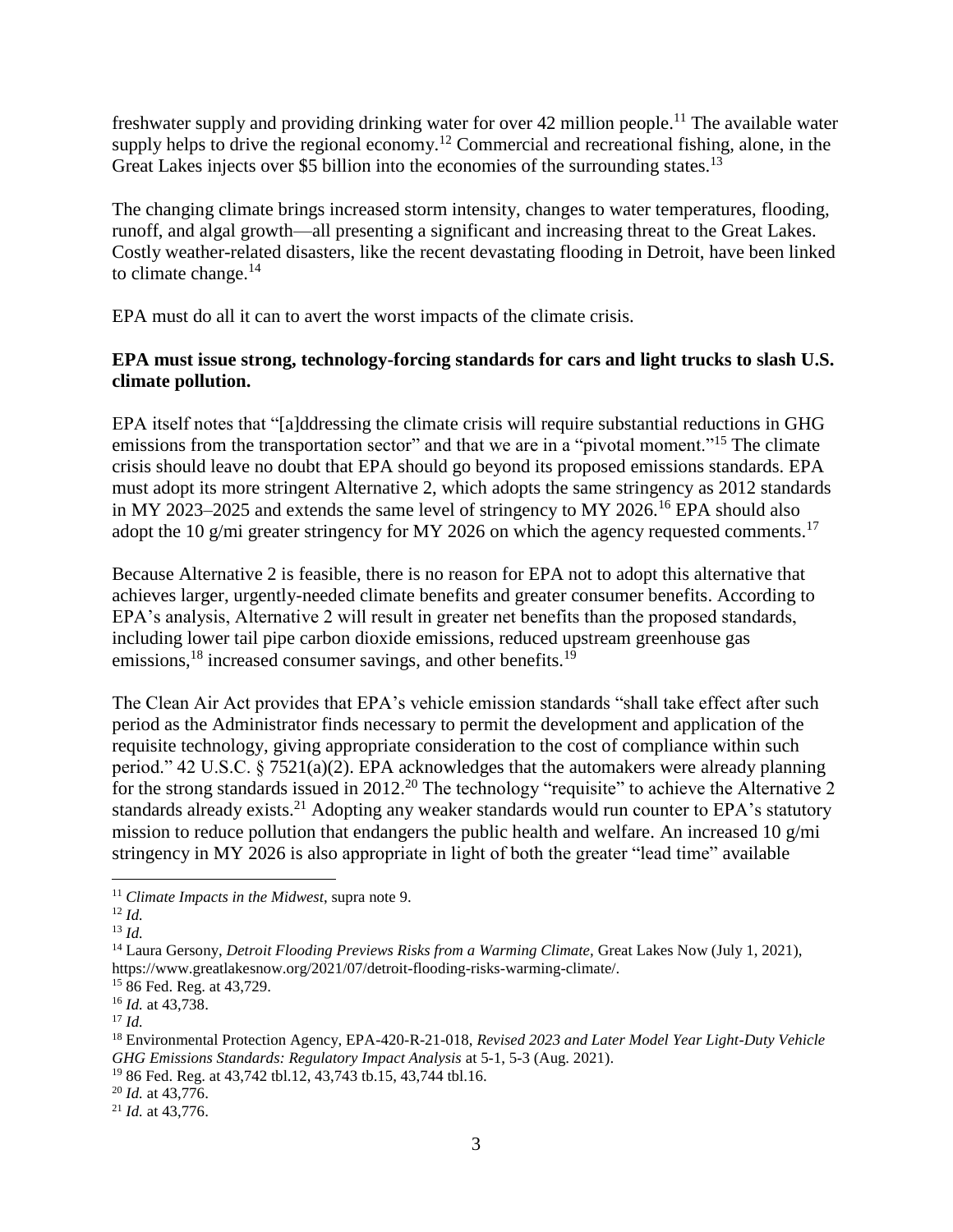before MY 2026 and the accelerating transition to electric vehicles.

We also note that EPA clearly has the authority under the Clean Air Act to act separately from NHTSA. Even though the two agencies have jointly proposed and finalized rulemakings in the past in order to harmonize their respective vehicle emissions and fuel-efficiency standards, there is no requirement that the agencies act jointly, and their separate statutory authority and statutory duties make it logical for them to act separately here.

While we support EPA's proposal to strengthen vehicle emissions standards, we note there are flaws in the proposal which potentially undermine its climate goals and which should not be finalized: EPA's proposed rule goes beyond allowing automakers to use credits —which reallocate the burden of emission reductions, while achieving the same overall reductions—to allow for "flexibilities" that as a practical matter will increase emissions.

EPA allows an automaker that overcomplies with the standards in a given year to earn credits, which it can then either use to offset its own undercompliance in a different year or trade to another manufacturer to offset that manufacturers' undercompliance. Such a system ensures that the entire U.S. automobile fleet's emissions meet the overall standards and emissions reductions goals.

EPA's proposed rule, unfortunately, also contains "flexibilities," such as "multipliers" that allow automakers to generate credits without reducing emissions, and other loopholes. As EPA acknowledges, inclusion of such flexibilities undermines the proposed rule's topline targets and therefore its emissions-reduction benefits.<sup>22</sup> EPA should not include in its final rule any flexibilities that allow for credits to be generated without emissions reductions. These excessive technology credits and loopholes will allow automakers to stall gasoline vehicle improvements and will fail to significantly boost the electric vehicle market given automakers' announced plans.

Critically, gasoline-fueled light trucks dominate the new vehicle market.<sup>23</sup> These vehicles will be on the road, spewing climate-changing pollution well beyond 2030. Each year that automakers can exploit flexibilities to continue to sell polluting trucks with little to no change in greenhouse gas emissions undermines our ability to mitigate the climate crisis.

In order to meet this moment in the climate crisis, EPA must adopt Alternative 2, adopt the additional 10 g/mi stringency in MY 2026, and eliminate flexibilities that are untethered to emissions reductions.

# **Stronger emissions standards will support clean car innovation and manufacturing.**

Strong emission standards from EPA will support the auto manufacturing that is critical to the

 $\overline{a}$ 

 $22$  86 Fed. Reg. at 43,760 (EPA modeling of proposed stringency loss due to multipliers).

 $23$  The U.S. Energy Information Administration notes that "[s]ince 2014... the popularity of crossover-utility vehicles has resulted in an increasing market share for light trucks," and that light trucks accounted for 77% of sales in April 2020. *The Recent Decline in Light-Duty Vehicle Sales Has Affected Cars More than Light Trucks*, U.S. Energy Information Administration (May 29, 2020), https://www.eia.gov/todayinenergy/detail.php?id=43835.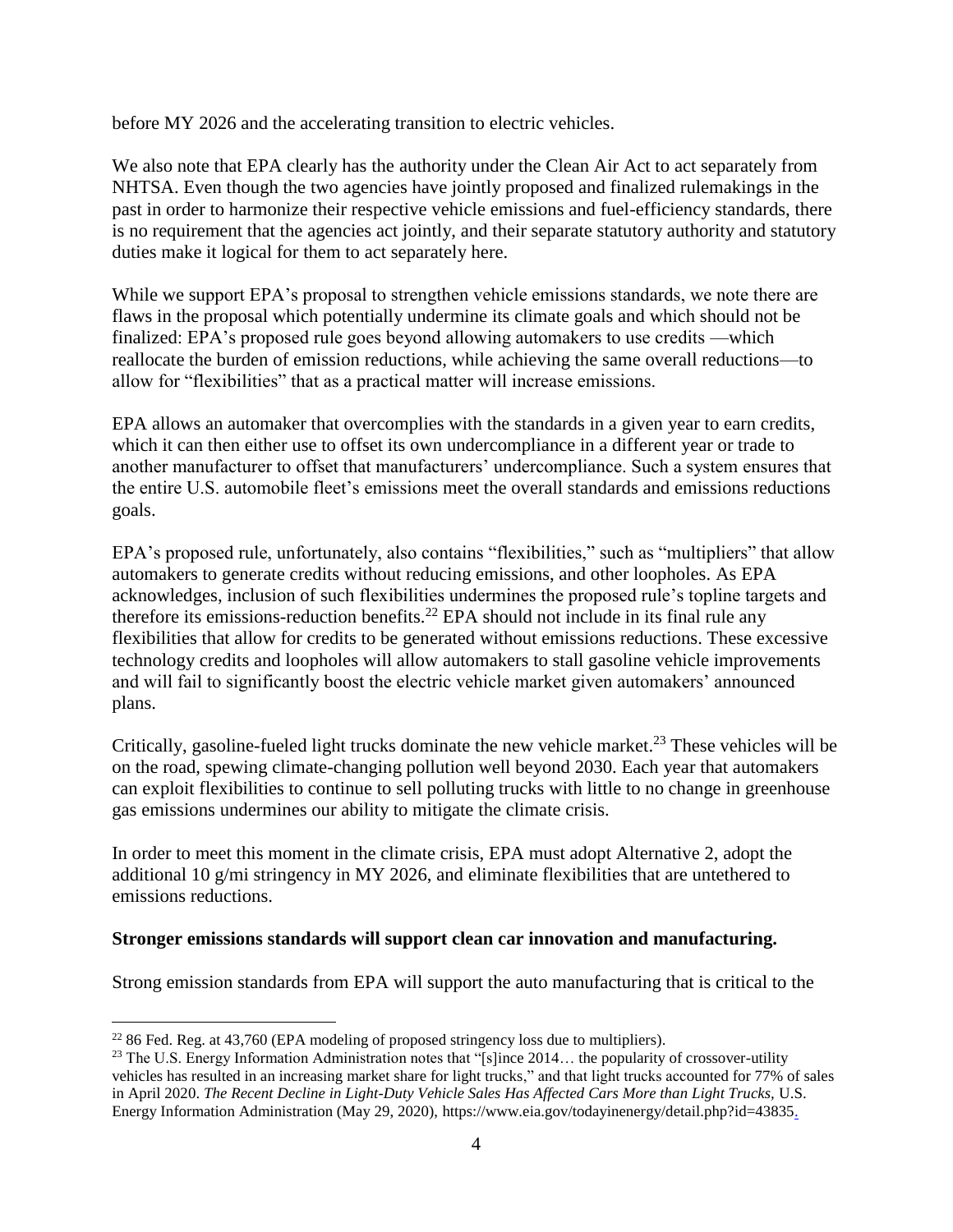economies and well-being of Midwest states—from Michigan, Ohio, Indiana, Minnesota, and Wisconsin, to the Dakotas.

Past analysis by the Blue Green Alliance and Natural Resources Defense Council concluded that there were nearly 290,000 jobs in the advanced technology vehicle sector. These are workers making more efficient cars and trucks possible. Across the Midwest, according to that report, there were a total of 151,714 jobs in 480 facilities associated with making cleaner vehicles. Three states—Michigan, Indiana, and Ohio—topped the list.<sup>24</sup>

EPA makes clear that its proposed standards will be met with existing technology.<sup>25</sup> And loopholes will allow automakers to do more of the same with the climate paying the price. Adopting Alternative 2, along with the additional 10 g/mi stringency in MY 2026 and without the multipliers and other loopholes, will spur innovation, drive deployment of emissionsreducing technologies, and help sustain clean car manufacturing jobs across the Midwest and beyond.

EPA must also act swiftly to set standards for MY 2027 and beyond that will slash climatechanging pollution and ensure the U.S. can achieve 100% zero-emission vehicle sales no later than 2035, consistent with the Biden administration's science-based goal of net-zero greenhouse gas emissions economy-wide by 2050.

#### **Conclusion**

 $\overline{a}$ 

The undersigned organizations appreciate the opportunity to submit this comment letter and urge EPA to finalize strong standards. The climate cannot afford delay.

Active Transportation Alliance Asthma & Allergy Foundation of America - Michigan Chapter Clean River Partners Ecology Center Environmental Law & Policy Center Friends of the Boundary Waters Go Green Illinois Hoosier Environmental Council Illinois Environmental Council Metropolitan Planning Council MI Air MI Health Michigan Climate Action Network Michigan Clinicians for Climate Action Michigan Environmental Council Midwest Environmental Advocates Minnesota River Valley Audubon Chapter

<sup>24</sup> *Supplying Ingenuity II: U.S. Suppliers of Key Clean, Fuel-Efficient Vehicles Technologies* (May 2017), https://www.nrdc.org/sites/default/files/supplying-ingenuity-clean-vehicle-technologies-report.pdf. <sup>25</sup> 86 Fed. Reg. at 43,776.